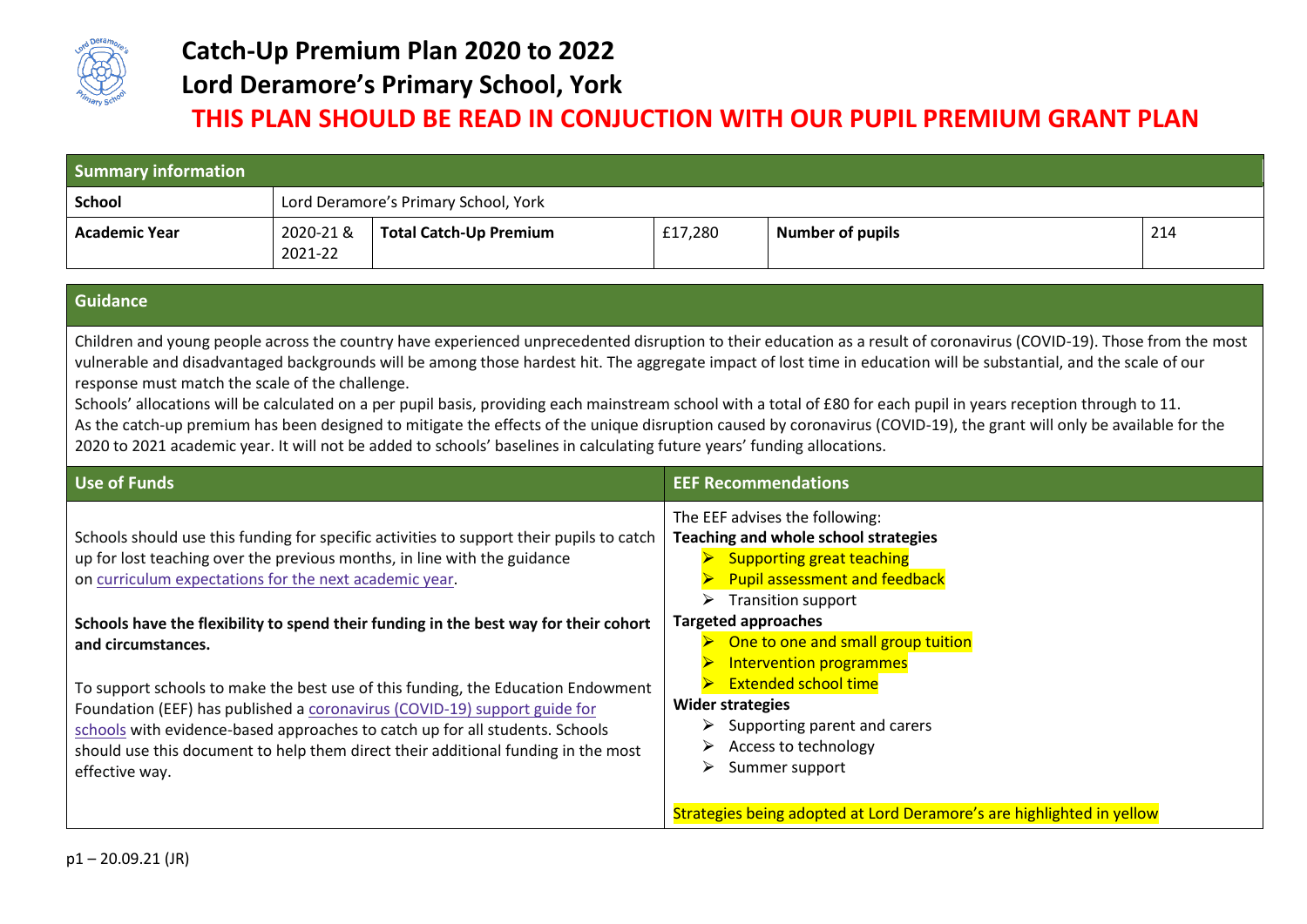|                                                  | <b>Identified impact of lockdown</b>                                                                                                                                                                                                                                                                                                                                                                                                                                                                                                                                                                             |
|--------------------------------------------------|------------------------------------------------------------------------------------------------------------------------------------------------------------------------------------------------------------------------------------------------------------------------------------------------------------------------------------------------------------------------------------------------------------------------------------------------------------------------------------------------------------------------------------------------------------------------------------------------------------------|
|                                                  |                                                                                                                                                                                                                                                                                                                                                                                                                                                                                                                                                                                                                  |
| <b>Maths</b>                                     | Specific content has been missed, leading to gaps in learning and stalled sequencing of journeys. Children still have an appetite for maths and lockdown<br>has not affected their attitudes however some are not 'behind' in terms of normal expectations for their age and year group.<br>Recall of basic skills has suffered - children are not able to recall addition facts, times tables and have forgotten once taught calculation strategies. This is<br>reflected in arithmetic assessments.                                                                                                            |
| <b>Writing</b>                                   | Children haven't necessarily missed 'units' of learning in the same way as Maths, however they have lost essential practising of writing skills.<br>Grammar/Punctuation/Spelling skills have suffered, leading to lack of fluency and cohesion in writing. Those who have maintained writing throughout<br>lockdown are less affected, however those who evidently didn't write much have had to work additionally hard on writing stamina and improving their<br>motivation due to the lack of fluency in their ability to write. Spelling, especially in KS2, is an area of growing concern for some children. |
| <b>Reading</b>                                   | Children accessed reading during lockdown more than any other subject. This is something that was more accessible for families and required less<br>teacher input. However, children are less fluent in their reading and the gap between those children that read widely and those children who don't is<br>now increasingly wide. The bottom 20% of readers have been disproportionately affected, as have those who are classed as disadvantaged.<br>Current Y2 children require support and intervention to catch up with phonics (especially before the autumn term screening check).                       |
| Non-core                                         | There are now significant gaps in knowledge - whole units of work have not been taught meaning that children are less able to access pre-requisite<br>knowledge when learning something new and they are less likely to make connections between concepts and themes throughout the curriculum.<br>Children have also missed out on the curriculum experiences e.g. trips, visitors and powerful curriculum moments.<br>Summer term units from 2019/20 academic year have not been covered.                                                                                                                      |
| Phase 1<br>(Early<br><b>Years and</b><br>Year 1) | Our new starters in Early Years and our current Year 1 cohort have missed out on at least a term of play-based learning and experiences (either at pre-<br>school or during their FS2 year). Areas of notable weakness include:<br>Language and communication (specifically speaking and listening)<br>$\bullet$<br>Managing emotions<br>Making relationships<br>Phonics development in Y1 has stalled and requires intensive work during the next few terms.                                                                                                                                                    |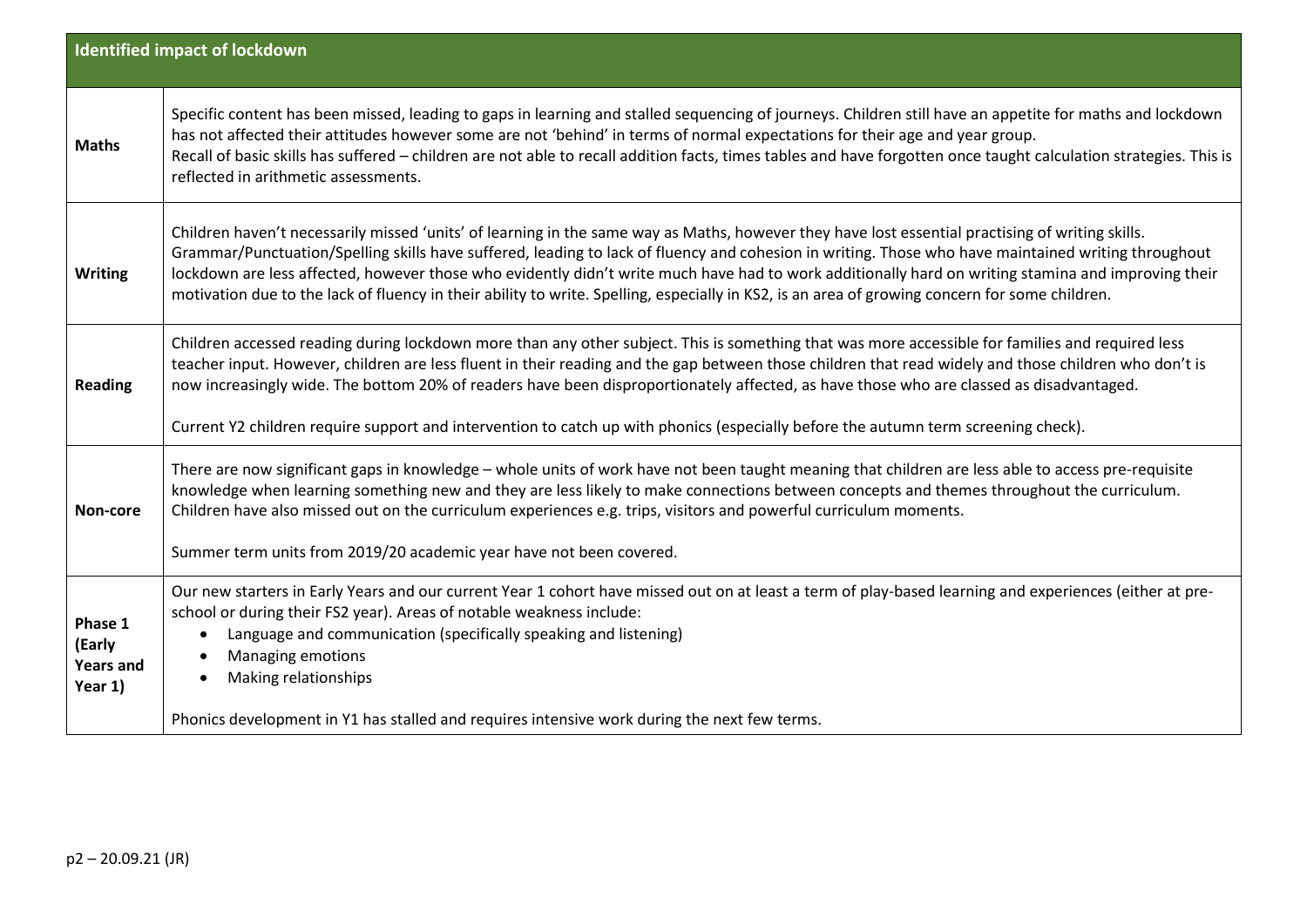**Planned expenditure -** The headings below are grouped into the categories outlined in the Education Endowment Foundation's coronavirus support guide for schools)

| Teaching and whole-school strategies                                                                                                                                                                          |                                                                                                                                                                                       |                        |                    |                        |  |
|---------------------------------------------------------------------------------------------------------------------------------------------------------------------------------------------------------------|---------------------------------------------------------------------------------------------------------------------------------------------------------------------------------------|------------------------|--------------------|------------------------|--|
| <b>Desired outcome</b>                                                                                                                                                                                        | Chosen approach and anticipated cost                                                                                                                                                  | Impact (once reviewed) | <b>Staff lead</b>  | <b>Review</b><br>date? |  |
| <b>Supporting great teaching</b>                                                                                                                                                                              |                                                                                                                                                                                       |                        |                    |                        |  |
| Enhance the curriculum through opportunities for<br>cultural enrichment                                                                                                                                       | Explore universal offer for remote cultural/curriculum<br>enrichment activities (e.g. virtual workshops, Covid<br>secure visits, live performances etc). £200 per class.<br>(E1, 400) |                        | Phase<br>Leads     | July 22                |  |
| Resourcing of speech and language provision (and<br>possibly intervention) within EYFS                                                                                                                        | Resources to support the development of speech and<br>language provision in EYFS (incl. resourcing of 'Talk<br>Partners' intervention led by EY team and SENDCO)<br><i>(£500)</i>     |                        | <b>RC</b><br>JH    | <b>Dec 21</b>          |  |
| Pupil assessment and feedback                                                                                                                                                                                 |                                                                                                                                                                                       |                        |                    |                        |  |
| Training and development on phonic and reading<br>assessments for all teachers and teaching assistants to<br>inform intervention and reading support. Resource<br>linked to new Little Wandle phonics scheme. | Purchase of appropriate reading assessment materials<br>and costs for staff training / additional TA hours<br>(E1,000)                                                                |                        | JH / MMc<br>$/$ JJ | July 21                |  |
| <b>Total budgeted cost</b>                                                                                                                                                                                    | £2,900                                                                                                                                                                                |                        |                    |                        |  |

| ii.<br><b>Targeted approaches</b>                                                                                                                                                                                                                                                                                                                        |                                                                                                                                                                                                                                                                           |                        |                                                |                        |
|----------------------------------------------------------------------------------------------------------------------------------------------------------------------------------------------------------------------------------------------------------------------------------------------------------------------------------------------------------|---------------------------------------------------------------------------------------------------------------------------------------------------------------------------------------------------------------------------------------------------------------------------|------------------------|------------------------------------------------|------------------------|
| <b>Desired outcome</b>                                                                                                                                                                                                                                                                                                                                   | Chosen action/approach                                                                                                                                                                                                                                                    | Impact (once reviewed) | <b>Staff lead</b>                              | <b>Review</b><br>date? |
| 1-to-1 support (particular focus on reading)                                                                                                                                                                                                                                                                                                             |                                                                                                                                                                                                                                                                           |                        |                                                |                        |
| <b>Intervention Programmes</b><br>All year groups will have identified their 'vulnerable<br>readers'. These children will include (but are not limited to)<br>those with SEND linked to reading/learning difficulties, low-<br>prior-attaining readers assessed at PKS and potentially WTS<br>(from EYFS or KS1) and those identifiable as disadvantaged | Daily 1-to-1 reading with a designated class teaching<br>assistant. Additional TA provision will be required in<br>order to achieve this, particularly in KS2.<br>Appointment of temporary TA2 in Y5 to increase<br>adult support capacity across the school<br>(E9, 870) |                        | Phase<br>Leaders /<br>Class<br><b>Teachers</b> | Feb 21                 |
| (in particular in receipt of Free School Meals).                                                                                                                                                                                                                                                                                                         | Investment in a 'catch up' vocabulary programme for<br>LKS2 led by LH as part of her NPQML project.                                                                                                                                                                       |                        | <b>LH</b><br><b>MMc</b>                        | Ongoing -              |